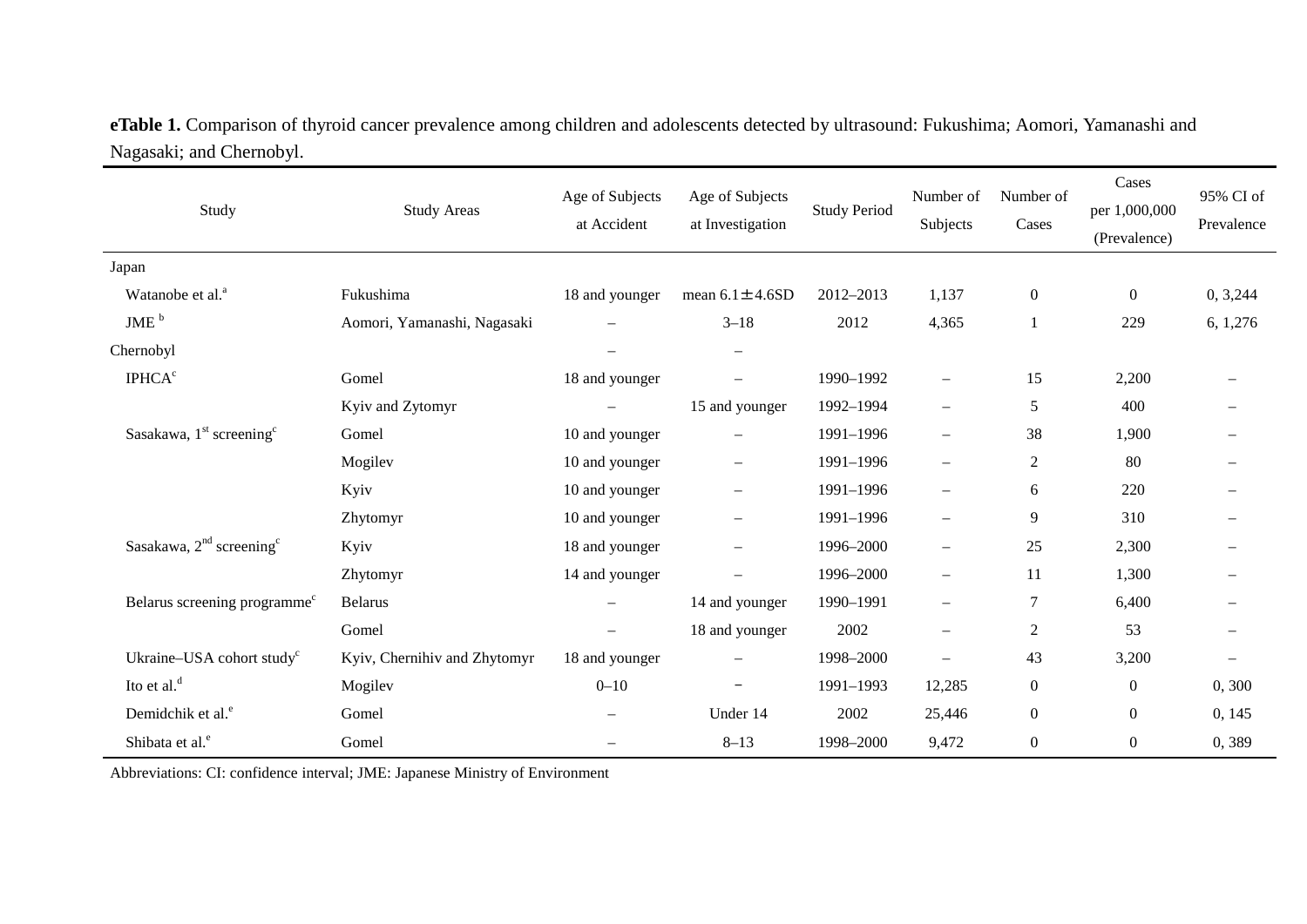<sup>a</sup> The subjects of the study by Watanobe et al. (ref. 6) were Fukushima residents who were 18 years old or younger (including fetuses) at the time of the accident.

<sup>b</sup>Conducted by the Japanese Ministry of Environment (ref. 8).

<sup>c</sup>From Table 1 by Jacob et al. (ref. 30): In the table, the number of subjects was not indicated, so a 95% confidence interval could not be estimated.

<sup>d</sup>The study by Ito et al. (*Thyroid*. 1995;5:365–8) was supported by the Sasagawa Memorial Health Foundation, so it may overlap with "Sasagawa 1<sup>st</sup> screening" listed by Jacob et al (ref. 30).

e Demidchik et al. (*Arq Bras Endocrinol Metabol*. 2007;51:748–62) and Shibata et al. (*Lancet*. 2001;358:1965–6) investigated subjects born after 1987, and their ages at the time of the accident are not applicable.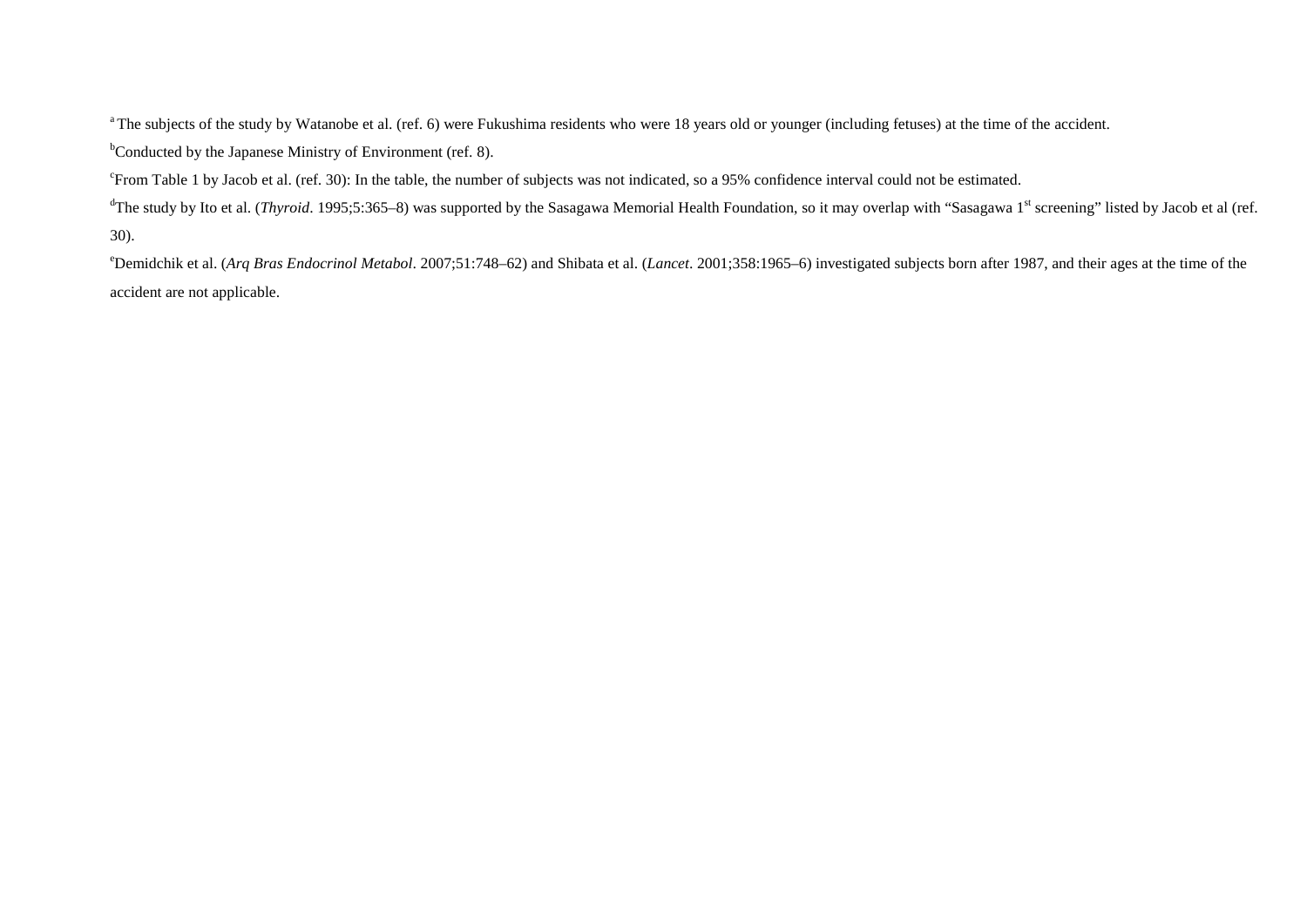**eTable 2.** Approximate distance and direction from Fukushima Daiichi nuclear power plant, number of subjects, and air dose rate in each area

|                           |                | Representative    | Approximate distance | No. of   | Air-dose rate  |
|---------------------------|----------------|-------------------|----------------------|----------|----------------|
| Area                      | District       | city              | (Direction) from FDN | subjects | $(\mu g/hr)^*$ |
| <b>Nearest</b>            |                | Minami-Soma       | $24 \text{ km}$ (N)  | 12,526   | 0.97           |
| Middle                    | North middle   | Fukushima         | $62 \text{ km}$ (NW) | 53,553   | 2.80           |
|                           | Central middle | Motomiya          | 57 km (W)            | 6,112    | 2.08           |
|                           |                | <b>Nihonmatsu</b> | 56 km (WNW)          | 10,256   | 2.88           |
|                           | Koriyama City  | Koriyama          | 58 km (W)            | 64,383   | 2.39           |
|                           | South middle   | Shirakawa         | 81 km (SW)           | 12,161   | 0.76           |
| <b>Least Contaminated</b> | Iwaki City     | Iwaki             | 47 km (SSW)          | 62,289   | 0.67           |
|                           | Southeastern   | Sukagawa          | 60 km (WSW)          | 15,309   | 0.42           |
|                           | Western        | Aizu-wakamatsu    | 97 km (W)            | 22,987   | 0.25           |
|                           | Northeastern   | Soma              | 42 km (NNW)          | 6,813    | 0.61           |

and district on March 30, 2011 when the earliest data of all the studied areas and districts became available.

Abbreviations: FDN: Fukushima Daiichi nuclear power plant; N: North; NW: Northwest; W: West;

WNW: West-northwest; SW: Southwest; SSW: South-southwest; WSW: West-southwest; NNW: North-northwest

\*: Air dose rate at 10-11 a.m. on March 30, 2011.

Source: [https://www.pref.fukushima.lg.jp/sec\\_file/monitoring/m-2/zenken0311-0331.pdf](https://www.pref.fukushima.lg.jp/sec_file/monitoring/m-2/zenken0311-0331.pdf) in

https://www.pref.fukushima.lg.jp/sec/16025d/kako-monitoring.html (Accessed 29 April 2015: ref. 11). The URL was written in Japanese, so the authors extracted here the data on March 30, 2011 from the URL.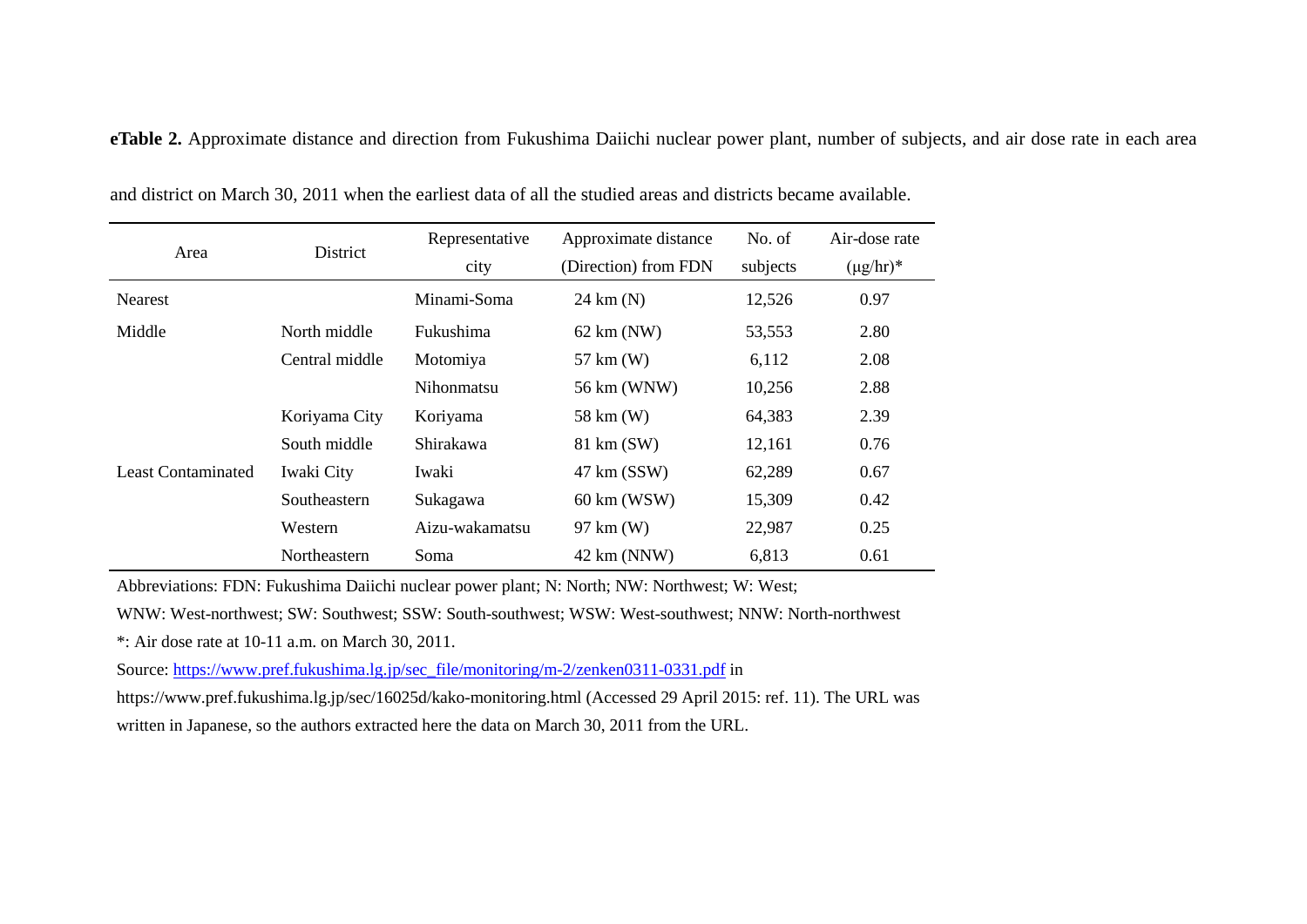eAppendix. Result and Discussion on analysis of the data as of March 31, 2015 (released on May 18, 2015).

Analyses of data from the first round screening released on May 18, 2015 are shown in eTables 3 and 4. There were discrepancies in some data between eTable 3 and Table 1 due to adjustments in the original data for duplicate entries. We, however, followed the release by Fukushima Prefecture. Two thyroid cancer cases (one case in Iwaki City District and one case in Western Least Contaminated District) have been added since the previous release of data on February. A result of the analysis was basically similar to the main text. The number of operated cases, however, increased from 87 in the previous release to 99 on May 18. Post-operative histological diagnosis revealed one case of benign nodule, 95 cases of papillary carcinoma, and 3 cases of poorly-differentiated carcinoma. The mean tumor size of 112 fine needle aspiration positive cancer cases was  $14.2 \pm 7.8$  mm (range:  $5.1 - 45.0$  mm). The mean age in March, 2011 was 14.8±2.6 years (range: 6–18 years old). Based on cancer cases confirmed with post-operative histological diagnosis,, the IRRs for external comparisons using a latent duration of 4 years were 28 (95%) CI: 15, 47) in the nearest area (excluding one benign case), 31 (95% CI: 23, 41) in the middle area, and 23 (95% CI: 15, 32) in the least contaminated area.

Data from the ongoing second round screening were also released on May 18, 2015. The number of subjects was 219,348. Among them, 148,027 (68%) underwent the primary examination phase of the second round screening, and 121,997 (82%) of them, have confirmed results: 1,043 (0.7%) cases were recommended for the secondary examination; 593 (57%) actually underwent the secondary examination; and the results have been confirmed in 491 (83%). Fine needle aspiration cytology was conducted in 54 (11%), and cancer cells were detected in 15 cases (28%) .

Only one of the second round 15 cancer cases was eligible for the secondary examination in the first round screening. Seven cases were added to the 8 cases previously reported on February 12, 2015 as described in the main text. Regional breakdown of 15 cases shows 8 cases in the nearest area, 6 in the north middle district, and 1 in the central middle. Five among the 15 have already been operated on (all were histologically diagnosed as papillary carcinoma). The mean tumor size of the 15 cases was  $9.1\pm3.4$  mm (range: 5.3–17.3 mm). The mean age in March 2011 was 13.1±3.5 years (range: 6–18 years). The first round screening results of the 15 cases showed 8 with no nodules or cysts and 6 with nodules 5.0 mm or smaller and/or cysts 20.0 mm or smaller. Remaining one case had, nodules 5.1 mm or larger and/or cysts 20.1 mm or larger., but the secondary examination was equivocal. Many of their cancers might have grown within about three years since the first round screening.

Even under the assumption that the remaining 121,982 (121,997 minus 15 cancer cases) were disease free, we observed further elevated IRR (external comparison with three years latency which was the maximum time interval from the previous screening) was 13.7 (95% CI: 7.7, 23).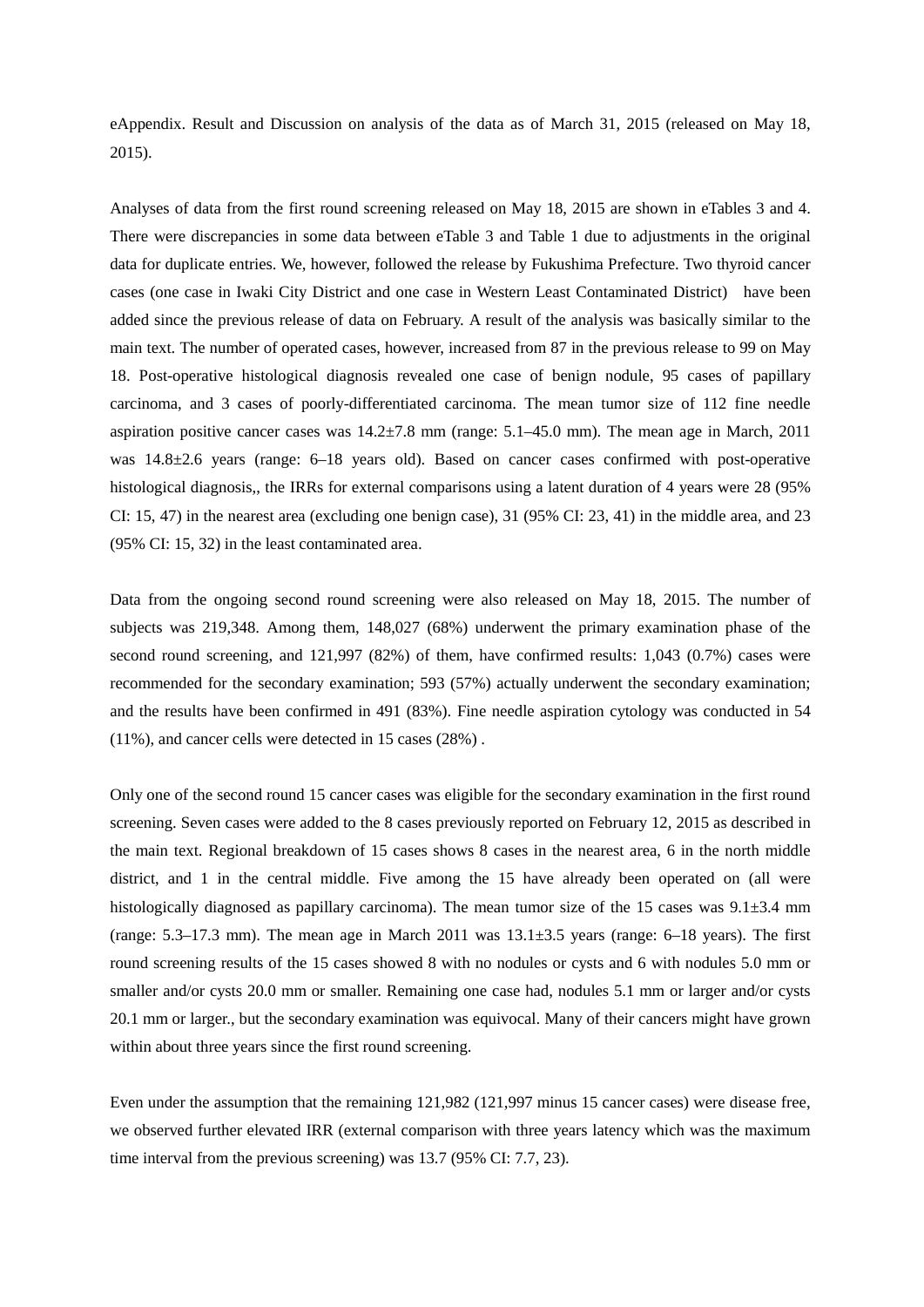Although the estimate is seriously underestimated due to the incompleteness of the secondary examination in the second round screening, the excess in the second round screening has already become clear. The preliminary result of the second round screening indicates that "screening effect" is an implausible explanation for the excess occurrence of thyroid cancer among children and adolescents in Fukushima Prefecture because "silent cancer" cases had already been harvested in the first round. Then, the second round detected fifteen thyroid cancer cases whose first round screening results showed no cancer.

We show the prevalence of thyroid screening among children and adolescents mainly from Chernobyl and Fukushima in eTable 1.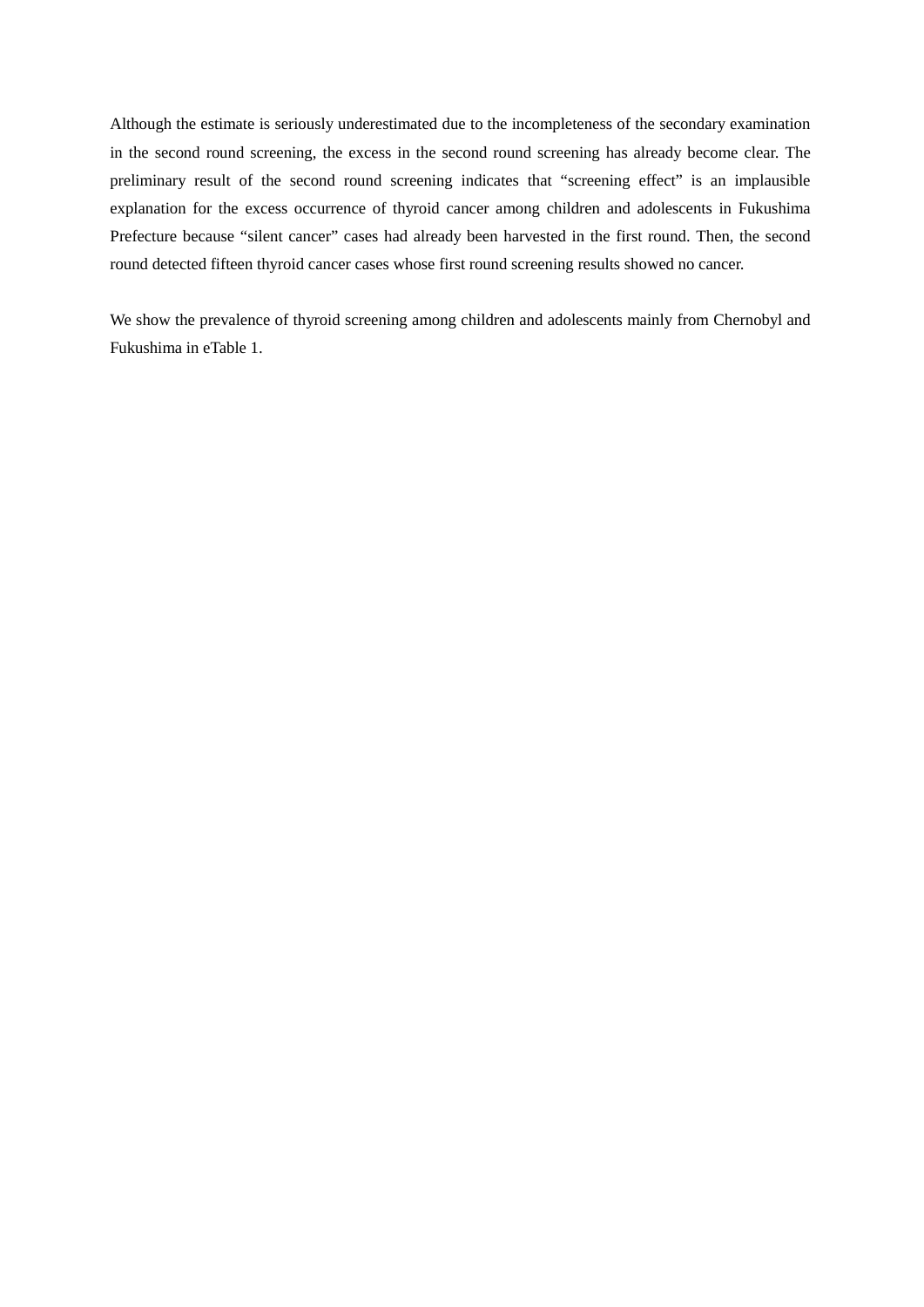**eTable 3.** Demographic data of the analysis: population 18 years old and younger on March 11, 2011; number of first examinees; number of positives in the first examination; number of second examinees; and number of detected cancer cases in each area or district as of March 31, 2015.

|                                              | Population <19 $y^a$ | 1st Examinees | Positives in 1st Exam. | 2nd Examinees | <b>Cancer Cases</b> |
|----------------------------------------------|----------------------|---------------|------------------------|---------------|---------------------|
| Areas and districts                          | N                    | A (A/N, %)    | B(B/A, %)              | C(C/B, %)     | D (Operated cases)  |
| Nearest area (1) (Fiscal Year 2011)          | 47,768               | 41,810 (88)   | 221(0.53)              | 199(90)       | $15(15)^{b}$        |
| Middle area (Fiscal Year 2012)               | 161,129              | 139,338 (87)  | 988 (0.71)             | 920 (93)      | 56 (52)             |
| North middle district (2)                    | 57,211               | 50,618 (89)   | 312(0.62)              | 298 (96)      | 12 (NA)             |
| Central middle district (3)                  | 21,052               | 18,194(86)    | 115(0.63)              | 111(97)       | 11 (NA)             |
| Koriyama City district (4)                   | 64,380               | 54,063 (84)   | 458 (0.85)             | 415 (91)      | $25$ (NA)           |
| South middle district (5)                    | 18,486               | 16,463(89)    | 103(0.63)              | 96(93)        | 8 (NA)              |
| Least contaminated area (Fiscal Year 2013)   | 158,788              | 118,395 (75)  | 1,070(0.90)            | 977 (91)      | 41 (32)             |
| Iwaki City district (6)                      | 62,293               | 49,405 (79)   | 452(0.91)              | 418 (93)      | $23$ (NA)           |
| Southeastern least contaminated District (7) | 38,322               | 29,815 (78)   | 242(0.81)              | 215(89)       | 7(NA)               |
| Western least contaminated district (8)      | 49,927               | 32,821 (66)   | 323 (0.98)             | 295 (91)      | 11 (NA)             |
| Northeastern least contaminated district (9) | 8,246                | 6,354(77)     | 53 $(0.83)$            | 49 (93)       | 0(0)                |
| Total                                        | 367,685              | 299,543 (82)  | 2,279(0.76)            | 2,096(92)     | 112 (99)            |

Abbreviation: NA: not available

<sup>a</sup>As of March 11, 2011

<sup>b</sup>One operated case was diagnosed as a benign tumor by histology, but the case was assessed as cancer in the present study according to cytology results.